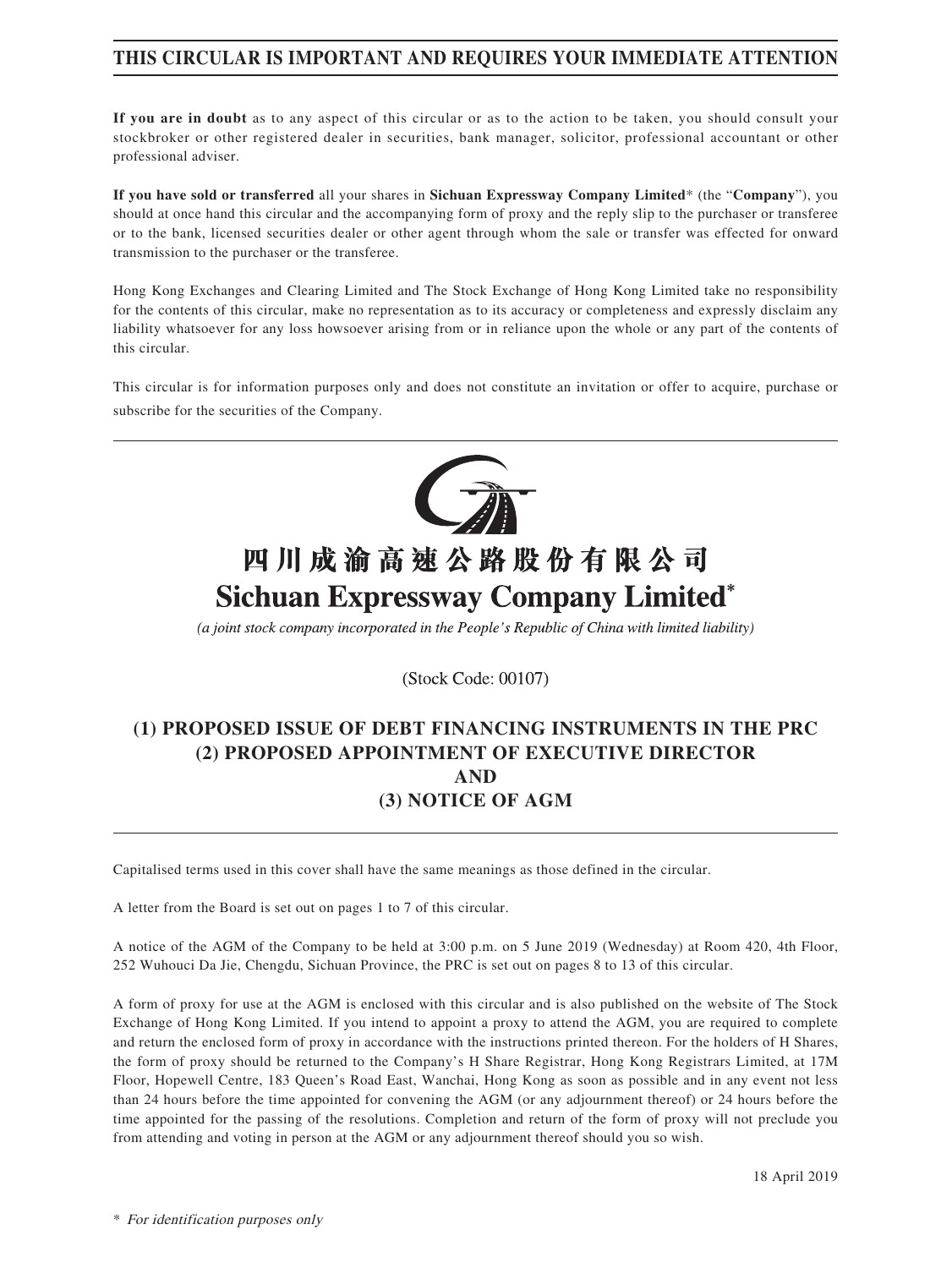### Page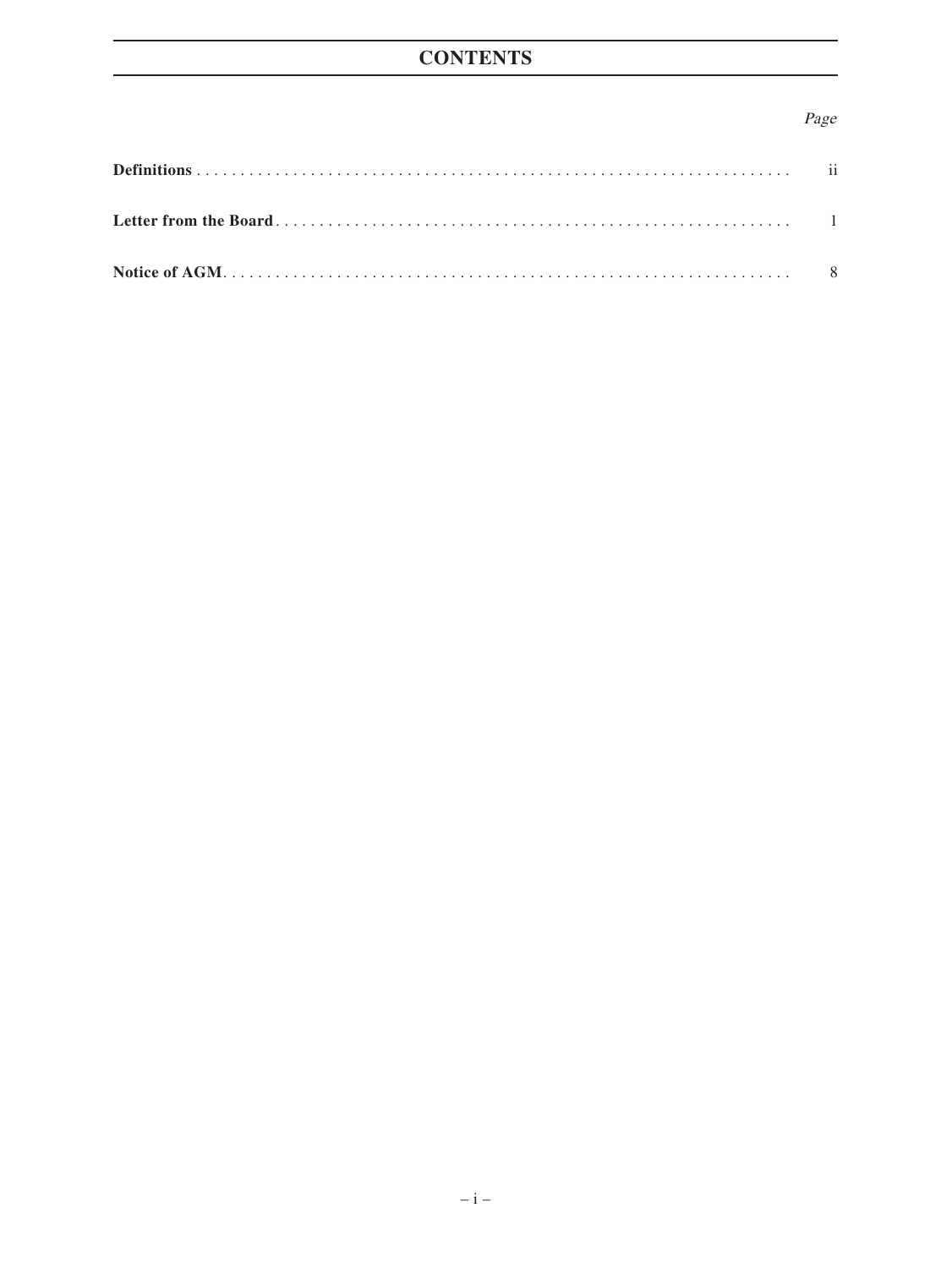# **DEFINITIONS**

In this circular, the following expressions shall have the following meanings unless the context requires otherwise:

| "A Shares"                   | ordinary shares of the Company with a nominal value of RMB1.00<br>each, which are issued in the PRC, subscribed for in RMB and<br>listed on the Shanghai Stock Exchange (stock code: 601107)                                                                                                      |
|------------------------------|---------------------------------------------------------------------------------------------------------------------------------------------------------------------------------------------------------------------------------------------------------------------------------------------------|
| "Board"                      | the board of directors of the Company                                                                                                                                                                                                                                                             |
| "Company"                    | Sichuan Expressway Company Limited* (四川成渝高速公路股份<br>有限公司), a joint stock limited company incorporated in the PRC<br>with limited liability, the H Shares and A Shares of which are<br>listed on the Stock Exchange and the Shanghai Stock Exchange<br>respectively                                 |
| "Debt Financing Instruments" | non-financial corporate debt financing instruments (including<br>short-term commercial papers, ultra-short-term commercial<br>papers, medium-term notes and nonpublic issuance of targeted<br>debt financing instrument etc.) to be issued by the Company                                         |
| "AGM"                        | the 2018 annual general meeting (including any adjournment<br>thereof) of the Company expected to be held on 5 June 2019<br>(Wednesday), for which a notice will be published on the website<br>of the Stock Exchange and despatched to the Shareholders on or<br>around 18 April 2019 (Thursday) |
| "Group"                      | the Company and its subsidiaries                                                                                                                                                                                                                                                                  |
| "Hong Kong"                  | the Hong Kong Special Administrative Region of the PRC                                                                                                                                                                                                                                            |
| "H Share(s)"                 | overseas listed foreign shares of the Company with a nominal<br>value of RMB1.00 each, which are issued in Hong Kong,<br>subscribed for in Hong Kong dollars and listed on the main board<br>of the Stock Exchange (stock code: 00107)                                                            |
| "Listing Rules"              | the Rules Governing the Listing of Securities on the Stock<br>Exchange                                                                                                                                                                                                                            |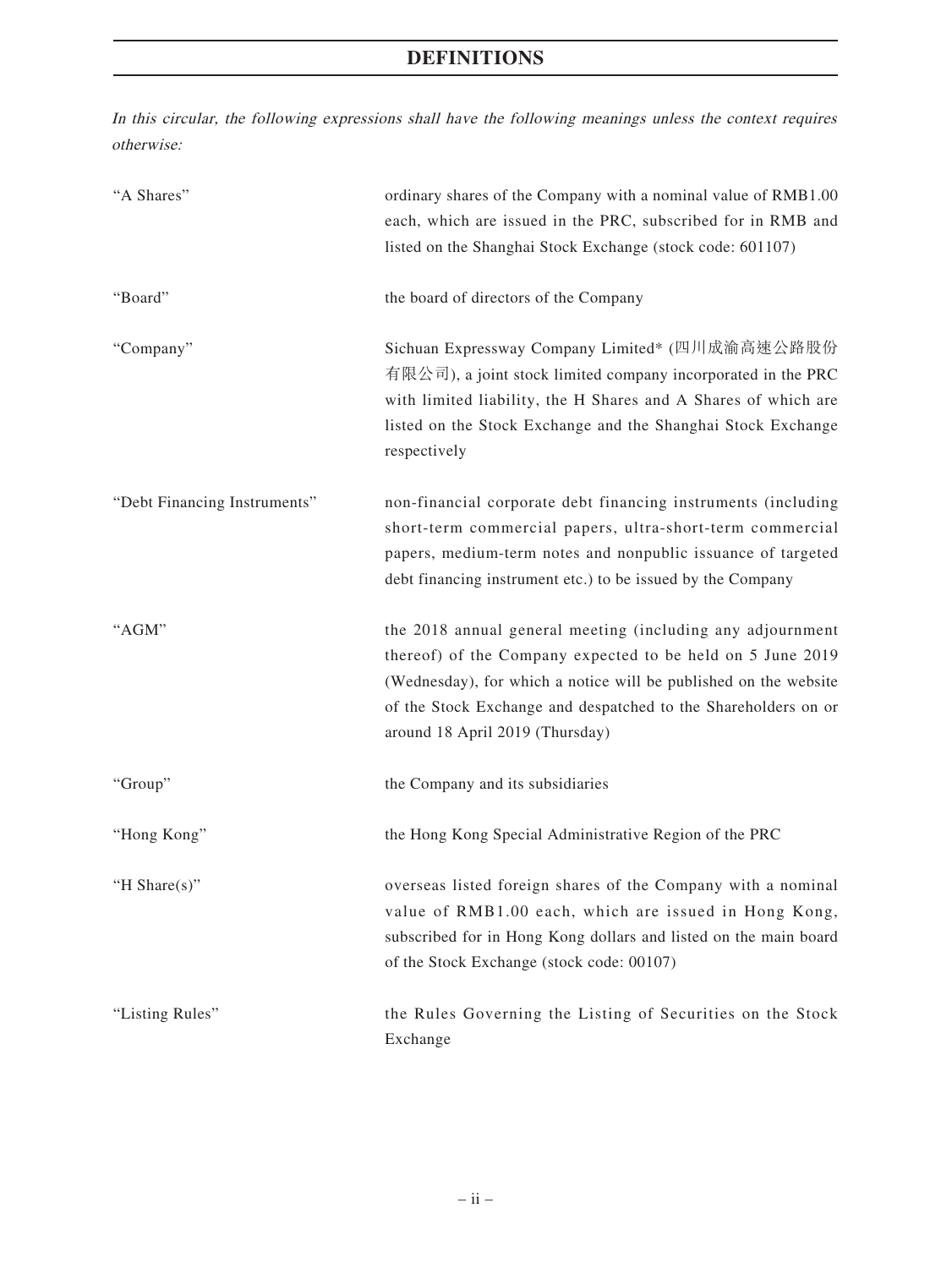## **DEFINITIONS**

| "PRC"            | the People's Republic of China, for the purpose of this circular,<br>excluding Hong Kong, the Macao Special Administrative Region<br>of the PRC and Taiwan |
|------------------|------------------------------------------------------------------------------------------------------------------------------------------------------------|
| "RMB"            | Renminbi, the lawful currency of the PRC                                                                                                                   |
| "Share $(s)$ "   | shares in the share capital of the Company                                                                                                                 |
| "Shareholders"   | holder(s) of the Shares                                                                                                                                    |
| "Stock Exchange" | The Stock Exchange of Hong Kong Limited                                                                                                                    |
| $\lq\lq q_0$ "   | per cent                                                                                                                                                   |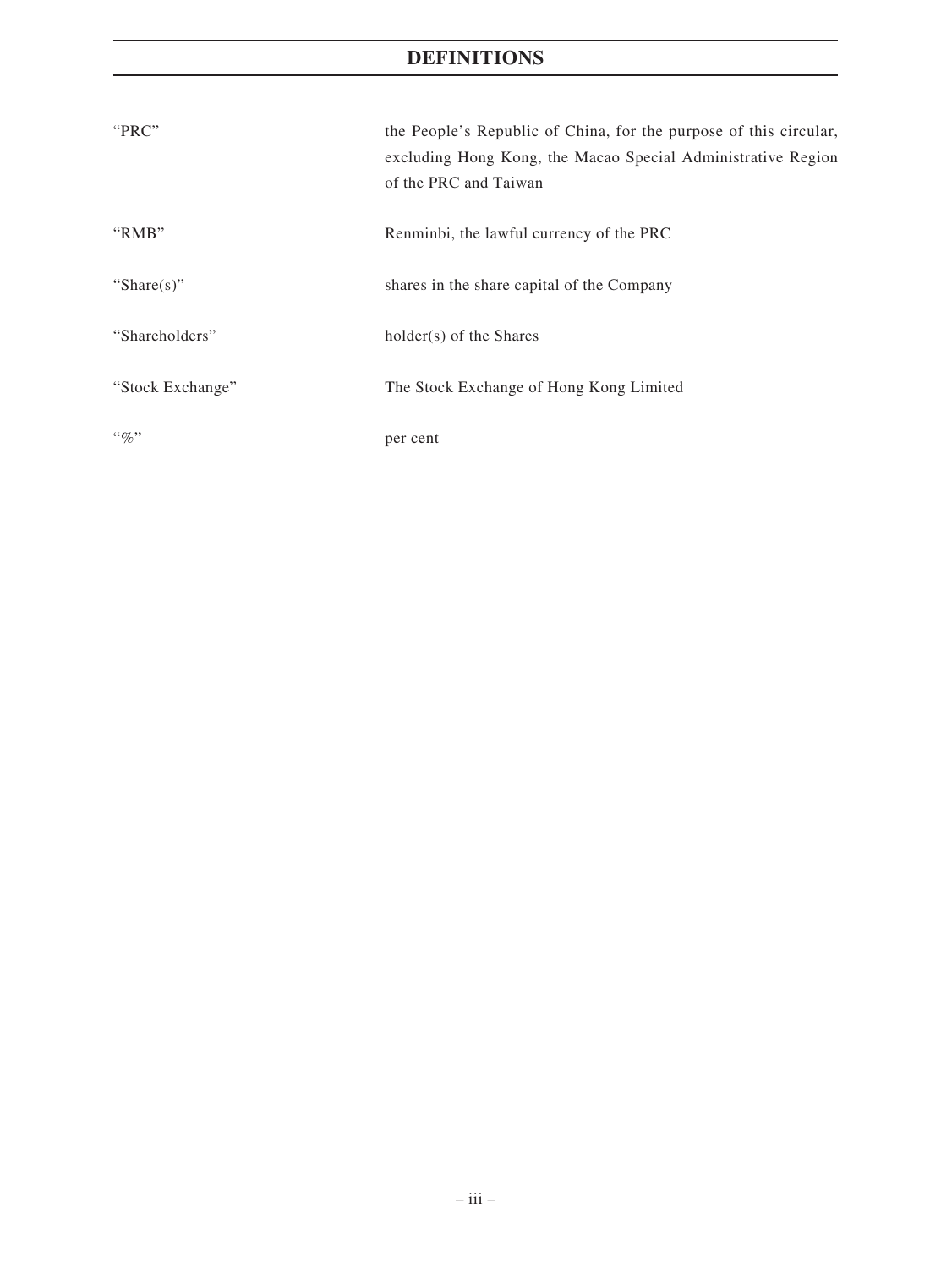

(a joint stock company incorporated in the People's Republic of China with limited liability)

(Stock Code: 00107)

Executive Directors: Mr. Zhou Liming (Chairman) Mr. Gan Yongyi (Vice Chairman) Mr. Luo Maoquan

Non-executive Directors: Mr. Zheng Haijun (Vice Chairman) Mr. Tang Yong Mr. Huang Bin Mr. Wang Shuanming Mr. Ni Shilin

Independent non-executive Directors: Mr. Sun Huibi Mr. Guo Yuanxi Mr. Yu Haizong Madam Liu Lina

Legal Address: 252 Wuhouci Da Jie Chengdu Sichuan Province The PRC Postcode: 610041

18 April 2019

To the Shareholders

Dear Sir or Madam,

### **(1) PROPOSED ISSUE OF DEBT FINANCING INSTRUMENTS IN THE PRC (2) PROPOSED APPOINTMENT OF EXECUTIVE DIRECTOR AND (3) NOTICE OF AGM**

#### **INTRODUCTION**

Reference is made to the announcement of the Company dated 28 March 2019 in relation to the proposed issue of the Debt Financing Instruments in the PRC by the Company. The purpose of this circular is to provide you with information regarding the special resolution at the AGM in relation to proposed (1) issue of the Debt Financing Instruments in the PRC; and (2) the proposed appointment of executive Director.

\* For identification purposes only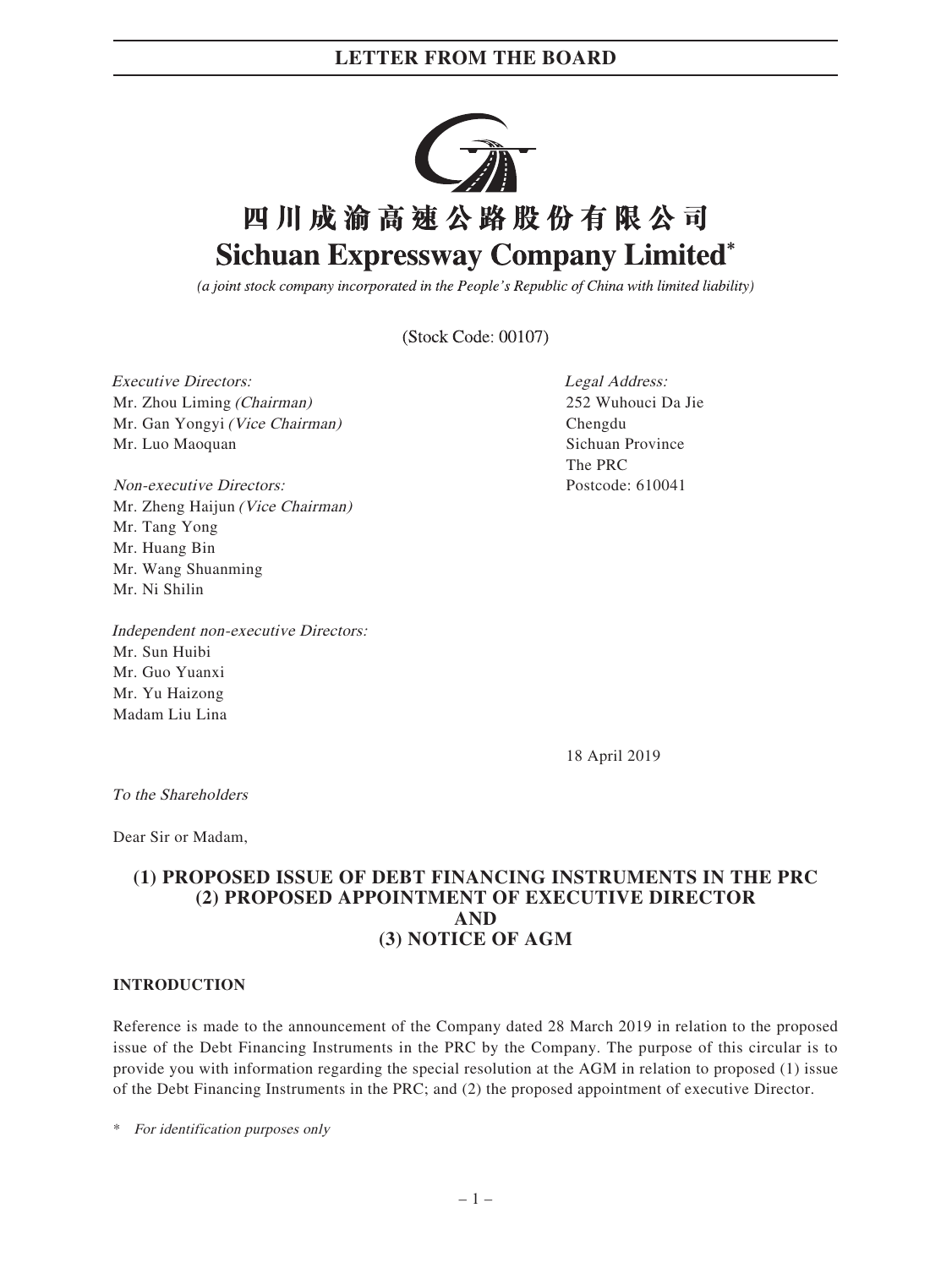#### **(1) PROPOSED ISSUE OF DEBT FINANCING INSTRUMENTS IN THE PRC**

In order to finance the Company's projects under construction and to be invested, and supplement production and operation funds of the Company, on 28 March 2019, the Board resolved to issue the Debt Financing Instruments by the Company in the PRC, which shall be subject to approval from the Shareholders by way of special resolution at the AGM and subject to the obtaining of the Notification of Approval for Registration\* (接受註冊通知書) from the National Association of Financial Market Institutional Investors\* (中國銀行間市場交易商協會) and all other necessary approvals.

#### **Particulars of the Debt Financing Instruments**

Particulars of the proposal regarding the issue of the Debt Financing Instruments are set out as follows:

| Issuer:                   | The Company                                                                                                                                                                                                                                                                                                                                                                                                   |
|---------------------------|---------------------------------------------------------------------------------------------------------------------------------------------------------------------------------------------------------------------------------------------------------------------------------------------------------------------------------------------------------------------------------------------------------------|
| Place of Issue:           | The PRC                                                                                                                                                                                                                                                                                                                                                                                                       |
| Maximum principal amount: | Not more than 40% of the Group's latest audited consolidated net<br>asset value (including minority shareholders' interests) for the<br>respective balances of the short-term commercial papers and the<br>medium-term notes to be issued in one or several tranches; and<br>not more than RMB2 billion for the balance of the ultra-short-term<br>commercial papers to be issued in one or several tranches. |
| Interest rate:            | To be determined according to the prevailing market conditions at<br>the time of the issue.                                                                                                                                                                                                                                                                                                                   |
| Target:                   | Not for the general public, only to institutional investors in the<br>inter-bank bond market in the PRC, save for those prohibited by<br>PRC laws or regulations from subscription.                                                                                                                                                                                                                           |
| Issue method:             | To be arranged and underwritten by the eligible financial<br>institution(s) to be engaged by the Company.                                                                                                                                                                                                                                                                                                     |
| Use of proceeds:          | The proceeds from the issue of the Debt Financing Instruments<br>will be applied for corporate business activities which are<br>in compliance with the applicable PRC laws, regulations<br>and government policies, including financing projects under<br>construction and to be invested, as well as supplementing<br>production and operation funds.                                                        |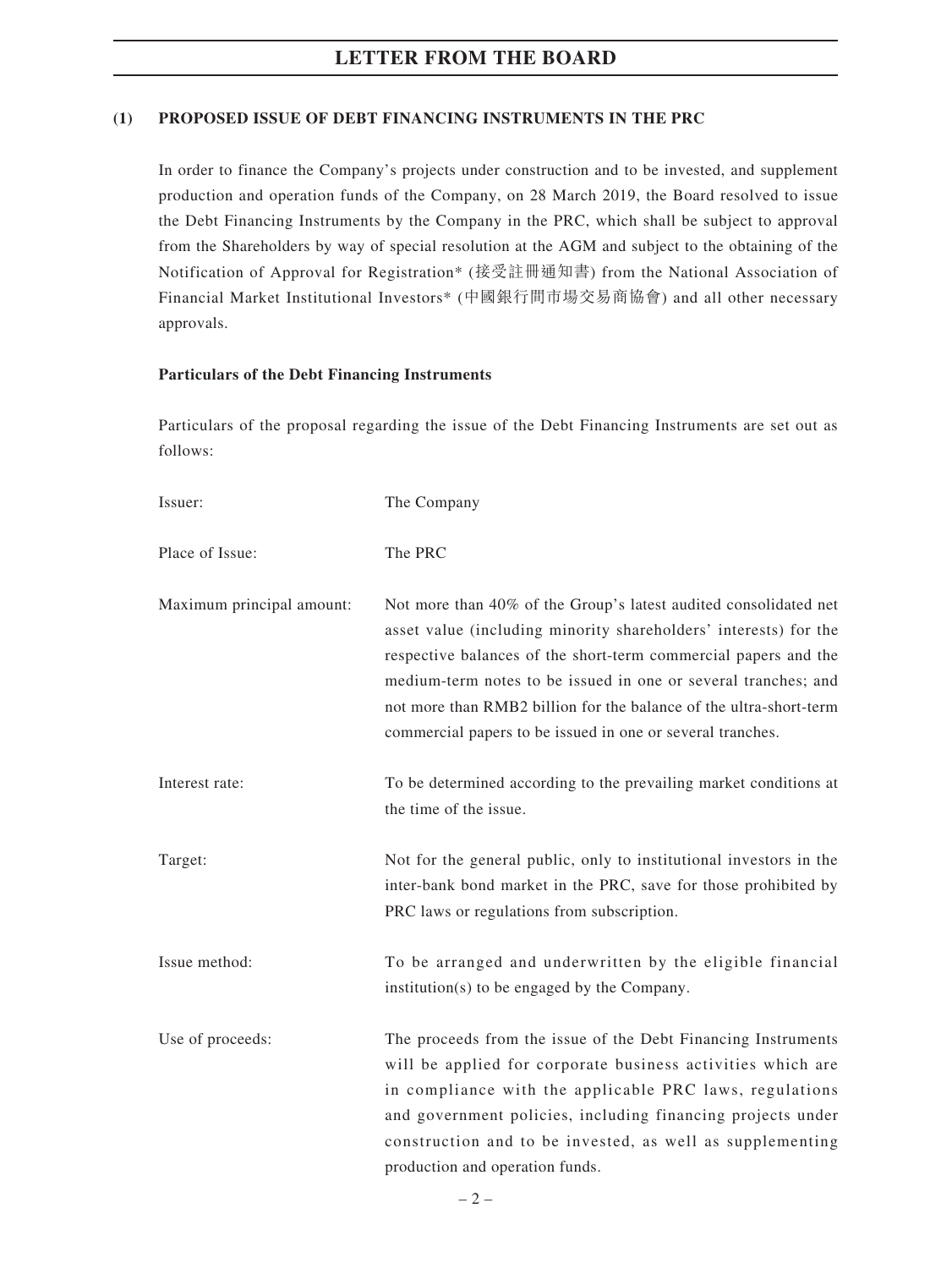#### **Shareholders' Approval**

It is proposed that Shareholders' approval for the issue of the Debt Financing Instruments and the grant of a mandate to authorise the Board or any two directors, for a period of three years commencing from the date when the special resolution was approved at the AGM and within the effective period of the registration of the Debt Financing Instruments, to generally and unconditionally deal with all matters relating to the issue of the Debt Financing Instruments will be sought at the AGM. The authorisation shall include but not be limited to the following matters:

- (1) to decide the terms of the issue of the Debt Financing Instruments, including but not limited to the type, amount, term, number of issuing tranches, timing of the issue, method of the issue and the interest rate to be determined in accordance with the then market conditions at the time of the issue;
- (2) to select and engage qualified professional intermediaries, including but not limited to selecting and engaging the underwriting institutions, credit rating authority and legal counsel;
- (3) to undergo all necessary negotiations, and to amend and execute all relevant agreements and other necessary documents (including but not limited to the applications for approval of the issue of the Debt Financing Instrument, registration report, offering document, underwriting agreement, all announcements and documents for necessary disclosures);
- (4) to apply for all necessary approvals and make all necessary filings and registrations in connection with the Debt Financing Instruments, including but not limited to submitting application for registration to the relevant authorities in the PRC in relation to the issue of the Debt Financing Instruments and making necessary amendments to the application for registration on the issue of the Debt Financing Instruments in response to any request from the relevant authorities in the PRC;
- (5) to revise the details of the proposal for the registration and issue of the Debt Financing Instruments by the authorized the Board or any two directors in accordance to the recommendations made by regulatory authorities in the event that there are changes in the law, regulations and policies relating to the registration and issue of the Debt Financing Instruments by the regulatory authorities or changes in prevailing market conditions, save as matters that require re-approval at the general meeting pursuant to the relevant laws, regulations and the articles of association of the Company; and
- (6) to take all necessary actions and deal with or make decisions on all matters relevant to the issue of the Debt Financing Instruments.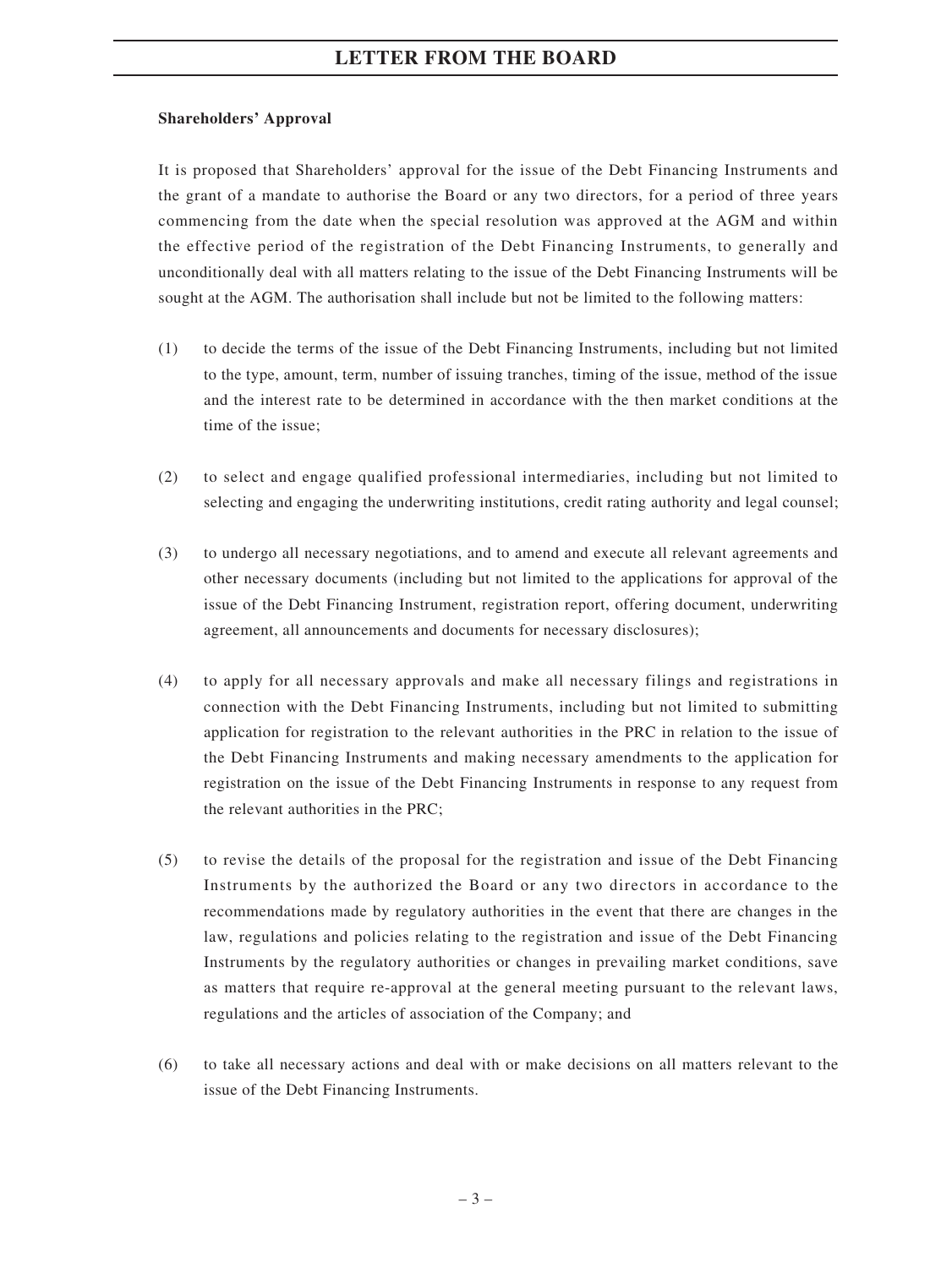The proposed issue of the Debt Financing Instruments is subject to the Shareholders' approval by special resolution at the AGM and upon obtaining the Notification of Approval for Registration\* (接 受註冊通知書) from the National Association of Financial Market Institutional Investors\* (中國銀 行間市場交易商協會) and all other necessary approvals.

#### **Reasons for and Benefits of the Proposed Issue of the Debt Financing Instruments**

The Board believes that the proposed issue of the Debt Financing Instruments will provide additional source of funding for the Company, improve the debt structure and reduce the financing costs. The Board is of the view that the proposed issue of the Debt Financing Instruments is in the interest of the Company and its Shareholders as a whole.

The proposed issue of the Debt Financial Financing may or may not occur. Shareholders and investors should therefore exercise caution in dealing in the Shares.

### **(2) PROPOSED APPOINTMENT OF EXECUTIVE DIRECTOR**

The Board proposed to appoint Mr. He Zhuqing ("**Mr. He**") as an executive Director of the Company.

**Mr. He Zhuqing**, aged 43, was graduated from Xi'an Jiaotong University with a doctorate degree in Management Engineering and Science. Mr. He served in Changqing Petroleum Exploration Bureau (長慶石油勘探局) and Post-Doctoral Research Center of China Merchants Group (招商局 集團博士後工作站). He served as the general manager of Investment and Development Department of China Merchants Expressway Network & Technology Holdings Co., Ltd., an executive Director of the Company, and as a director of CSI SCE Investment Holding Limited and Hubei Chutian Expressway Company Limited (湖北楚天高速公路股份有限公司). He currently serves as the head of the overseas business department of Sichuan Communications Investment Group Company Limited, the chairman of Chengyu Financial Leasing Company Limited and Sichuan Zhongxin Assets Management Co., Ltd., and a director of Chengdu Chengyu Jianxin Equity Investment Fund Management Co., Ltd.

Saved as disclosed above, Mr. He confirms that (i) he did not hold any position in the Company or other members of the Company nor any other directorship in any other listed public companies in the last three years; (ii) he has no relationship with any Directors, supervisors, senior management or substantial Shareholders or controlling Shareholders of the Company; and (iii) he has not held any interests in the shares of the Company within the meaning of Part XV of the SFO (Cha. 571, Laws of Hong Kong).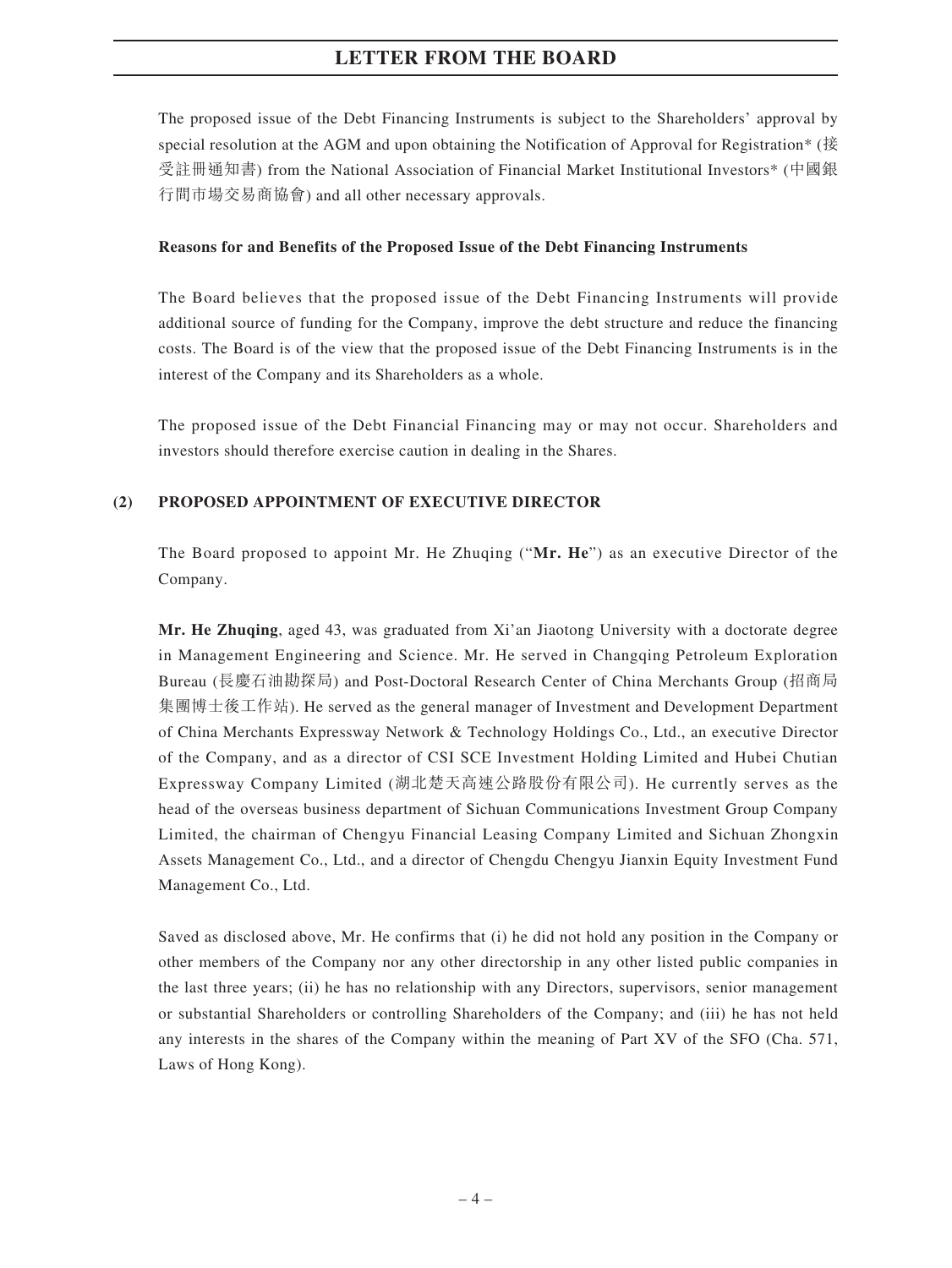Saved as disclosed above, the Company considers that there is no information which is disclosable, nor is/was Mr. He involved in any of the matters required to be disclosed pursuant to any of the requirements under Rule  $13.51(2)(h)$  to  $13.51(2)(v)$  of the Rules Governing the Listing of on Securities The Stock Exchange of Hong Kong Limited, and there is no other matter that needs to be brought to the attention of the Shareholders.

The appointment of Mr. He as an executive Director will take effect upon approval by Shareholders at the AGM. Mr. He's term of office shall commence from the date of the AGM and ends at the expiry of the term of the sixth session of the Board.

The remuneration scheme for Mr. He is proposed as follows: his remuneration shall include fixed wages (including basic salary, and salaries determined by the position and period of service), performance incentive bonus and the welfare (statutory welfare and corporate welfare), which shall be determined by the Board under the authorisation of the general meeting in accordance with the relevant policies and the standards of the Company, after taking into consideration the opinion of the Remuneration and Appraisal Committee.

### **CUMULATIVE VOTING MECHANISM**

According to the Articles of Association, the Directors and Supervisors of the Company are elected by means of cumulative voting mechanism. At the election of Directors or Supervisors, the number of votes held by each Shareholder shall equal to the number of his/her Shares held multiplied by the number of Directors or Supervisors he/she is entitled to elect; each Shareholder has the right to cast all his/her votes to one candidate for Directors or Supervisors, or to allocate his/her votes to all candidates thereof he/she is entitled to elect at his/her discretion, or to cast all his/her votes to two or more of the candidates. Voting for non-independent Directors, independent non-executive Directors and Supervisors shall be held separately.

#### **AGM**

The AGM for the Shareholders to consider and, if thought fit, approve the proposed issue of the Debt Financial Instrument will be held at 3:00 a.m. on 5 June 2019 (Wednesday) at Room 420, 4th Floor, 252 Wuhouci Da Jie, Chengdu, Sichuan Province, the PRC. At the AGM, votes will be taken by poll.

The notice of the AGM is set out on pages 8 to 13 of this circular. The form of proxy and the reply slip of the AGM are also enclosed.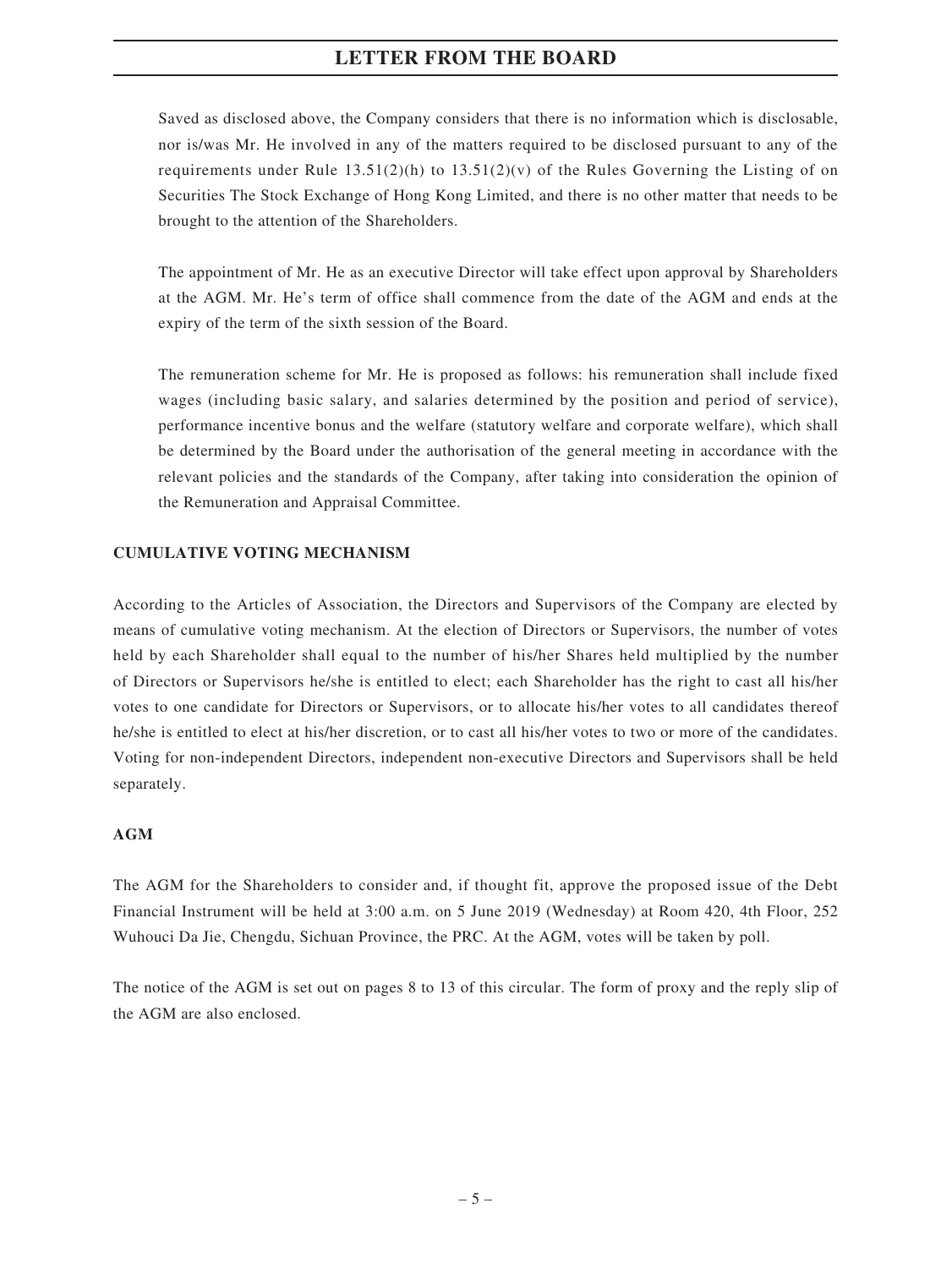If you intend to appoint a proxy to attend the AGM, you are required to complete and return the enclosed form of proxy in accordance with the instructions printed thereon. For holders of H Shares, the form of proxy shall be returned to the Company's H Share Registrar, Hong Kong Registrars Limited, at 17M Floor, Hopewell Centre, 183 Queen's Road East, Wanchai, Hong Kong as soon as possible and in any event not less than 24 hours before the time appointed for convening the AGM (or any adjournment thereof) or 24 hours before the time appointed for the passing of the resolutions. Completion and return of the form of proxy will not preclude you from attending and voting in person at the AGM or any adjournment thereof should you so wish.

If you intend to attend the AGM in person or by proxy, you are required to complete and lodge the reply slip for attending the AGM at the Company's legal address at 252 Wuhouci Da Jie, Chengdu, Sichuan Province, the PRC not later than 4:30 p.m. on 15 May 2019 (Wednesday). The reply slip may be delivered to the Company by hand, by post or by fax (fax no.: (8628) 8553 0753).

### **CLOSURE OF REGISTER OF MEMBERS OF H SHARES**

The H shares register of members of the Company will be closed for the purpose of determining H Shares Shareholders' entitlement to attend the AGM from 4 May 2019 (Saturday) to 5 June 2019 (Wednesday) (both days inclusive), during which period no transfer of H Shares will be registered. In order to qualify to attend and vote at the AGM, H Shares Shareholders shall ensure that all transfer documents accompanied by the relevant share certificate(s) must be lodged with the Company's H Shares Registrar, Hong Kong Registrars Limited, at Rooms 1712– 1716, 17th Floor, Hopewell Centre, 183 Queen's Road East, Wanchai, Hong Kong not later than 4:30 p.m. on 3 May 2019 (Friday).

Shareholders are advised that the aforesaid arrangements are not applicable to A Shares Shareholders. The Company will announce separately on the Shanghai Stock Exchange regarding details of A Shares Shareholders' eligibility for attending the AGM.

#### **RECOMMENDATION**

The Board considers that all the proposed resolutions are in the best interests of the Company and its Shareholders as a whole. Accordingly, the Board recommends all the Shareholders to vote in favour of the resolutions to be proposed at the AGM as set out in the notice of the AGM.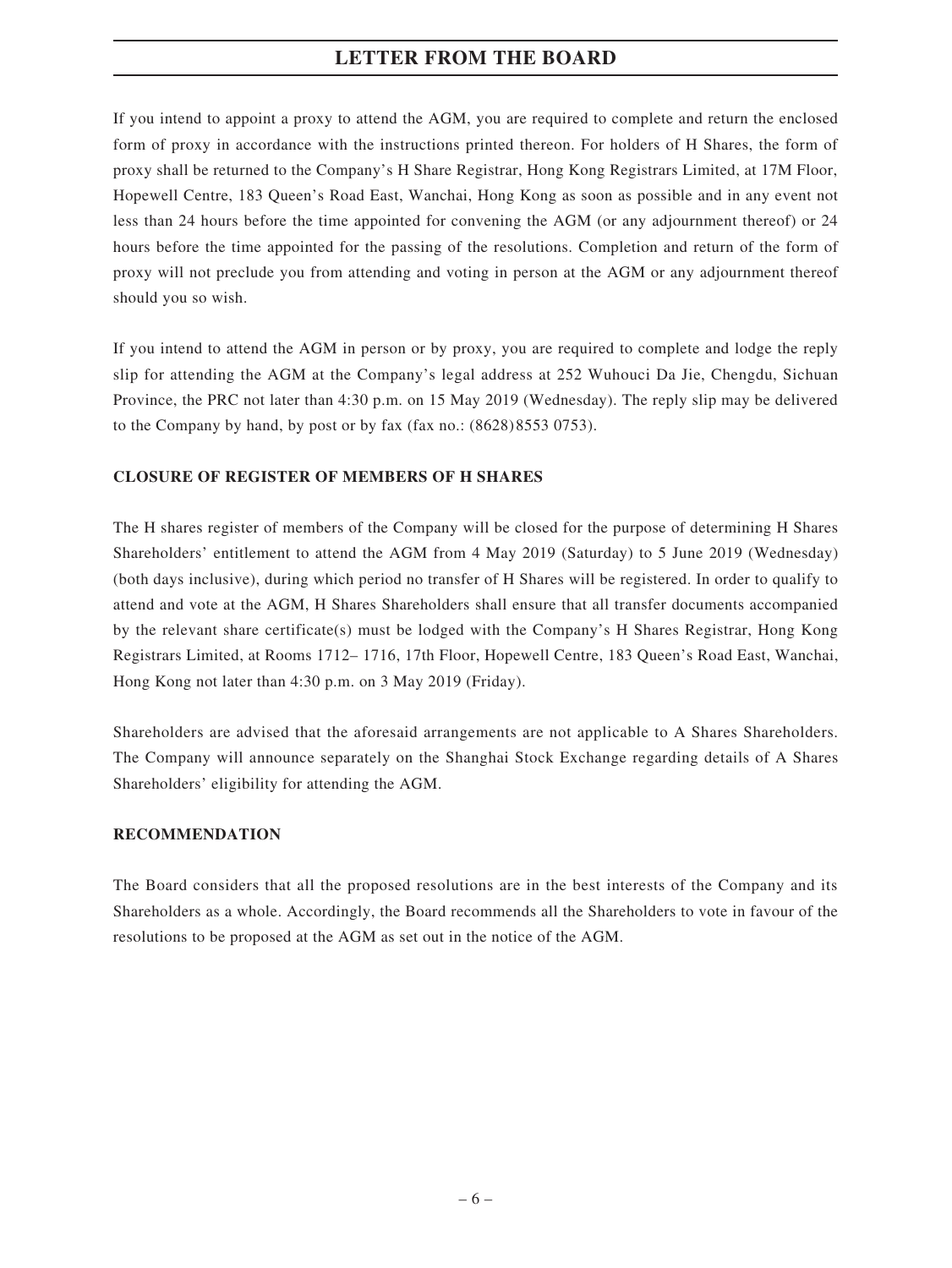#### **RESPONSIBILITY STATEMENT**

This circular, for which the Directors collectively and individually accept full responsibility, includes particulars given in compliance with the Listing Rules for the purpose of giving information with regard to the Company. The Directors, having made all reasonable enquiries, confirm that to the best of their knowledge and belief the information contained in this circular is accurate and complete in all material respects and not misleading or deceptive, and there are no other matters the omission of which would make any statement herein or this circular misleading.

> Yours faithfully, By order of the Board **Sichuan Expressway Company Limited\* Zhang Yongnian** Company Secretary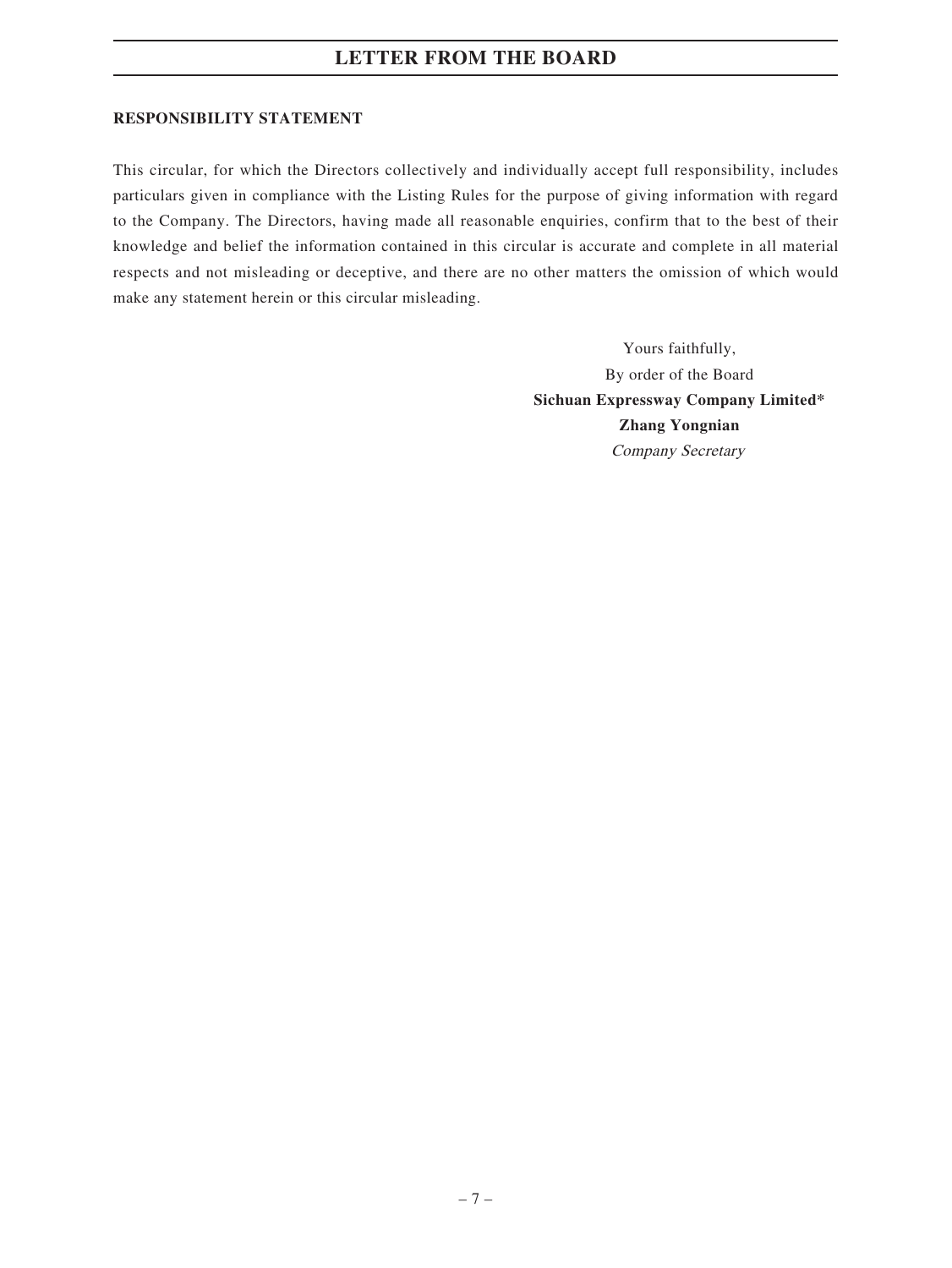

(a joint stock company incorporated in the People's Republic of China with limited liability)

(Stock Code: 00107)

### **NOTICE OF 2018 ANNUAL GENERAL MEETING**

**NOTICE IS HEREBY GIVEN** that the 2018 annual general meeting (the "**AGM**") of Sichuan Expressway Company Limited\* (the "**Company**") will be held at 3:00 p.m. on 5 June 2019 (Wednesday) at Room 420, 4th Floor, 252 Wuhouci Da Jie, Chengdu, Sichuan, the People's Republic of China (the "**PRC**") for the purposes of considering and, if thought fit, passing (with or without modifications) the following resolutions:

### **AS SPECIAL RESOLUTION**

To consider and approve the following resolution by way of open ballot:

1. **THAT** each of the following proposed items in respect of the proposed issue of the Debt Financing Instruments in the PRC be hereby approved (subject to the obtaining of the Notification of Approval for Registration\* (接受註冊通知書) from the National Association of Financial Market Institutional Investors\* (中國銀行間市場交易商協會) and all other necessary approvals):

Particulars of the proposal regarding the issue of the Debt Financing Instruments are set out as follows:

Issuer: The Company

Place of Issue: The PRC

Maximum principal amount: Not more than 40% of the Group's latest audited consolidated net asset value (including minority shareholders' interests) for the respective balances of the short-term commercial papers and the medium-term notes to be issued in one or several tranches; and not more than RMB2 billion for the balance of the ultra-short-term commercial papers to be issued in one or several tranches.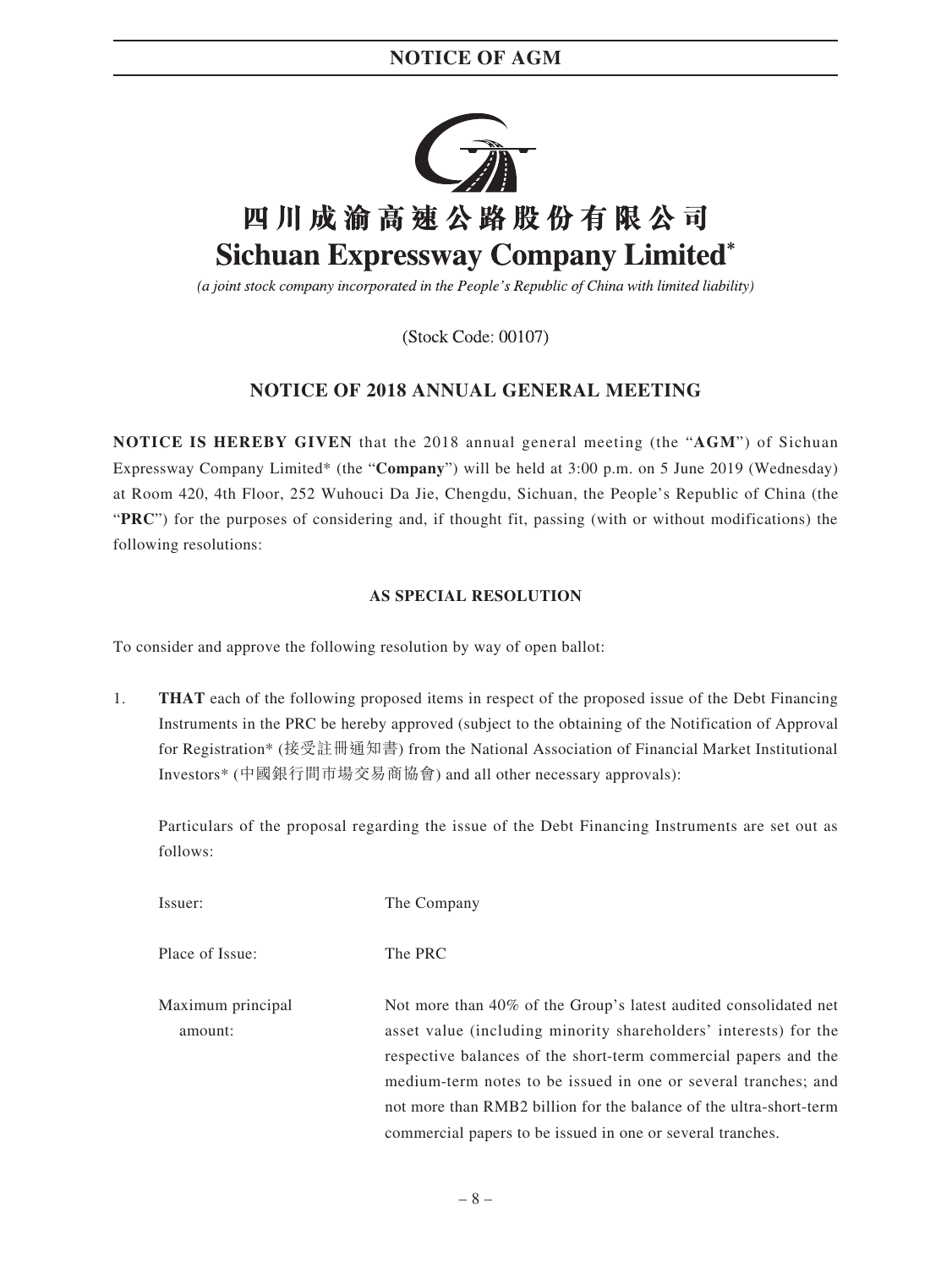### **NOTICE OF AGM**

| Interest rate:   | To be determined according to the prevailing market conditions at                                                                                                                                                                                                                                                                                      |
|------------------|--------------------------------------------------------------------------------------------------------------------------------------------------------------------------------------------------------------------------------------------------------------------------------------------------------------------------------------------------------|
|                  | the time of the issue.                                                                                                                                                                                                                                                                                                                                 |
| Target:          | Not for the general public, only to institutional investors in the<br>inter-bank bond market in the PRC, save for those prohibited by<br>PRC laws or regulations from subscription.                                                                                                                                                                    |
| Issue method:    | To be arranged and underwritten by the eligible financial<br>institution(s) to be engaged by the Company.                                                                                                                                                                                                                                              |
| Use of proceeds: | The proceeds from the issue of the Debt Financing Instruments<br>will be applied for corporate business activities which are<br>in compliance with the applicable PRC laws, regulations<br>and government policies, including financing projects under<br>construction and to be invested, as well as supplementing<br>production and operation funds. |

It is proposed that Shareholders' approval for the issue of the Debt Financing Instruments and the grant of a mandate to authorise the Board or any two directors, for a period of three years commencing from the date when the special resolution was approved at the AGM and within the effective period of the registration of the Debt Financing Instruments, to generally and unconditionally deal with all matters relating to the issue of the Debt Financing Instruments will be sought at the AGM. The authorisation shall include but not be limited to the following matters:

- (1) to decide the terms of the issue of the Debt Financing Instruments, including but not limited to the type, amount, term, number of issuing tranches, timing of the issue, method of the issue and the interest rate to be determined in accordance with the then market conditions at the time of the issue;
- (2) to select and engage qualified professional intermediaries, including but not limited to selecting and engaging the underwriting institutions, credit rating authority and legal counsel;
- (3) to undergo all necessary negotiations, and to amend and execute all relevant agreements and other necessary documents (including but not limited to the applications for approval of the issue of the Debt Financing Instrument, registration report, offering document, underwriting agreement, all announcements and documents for necessary disclosures);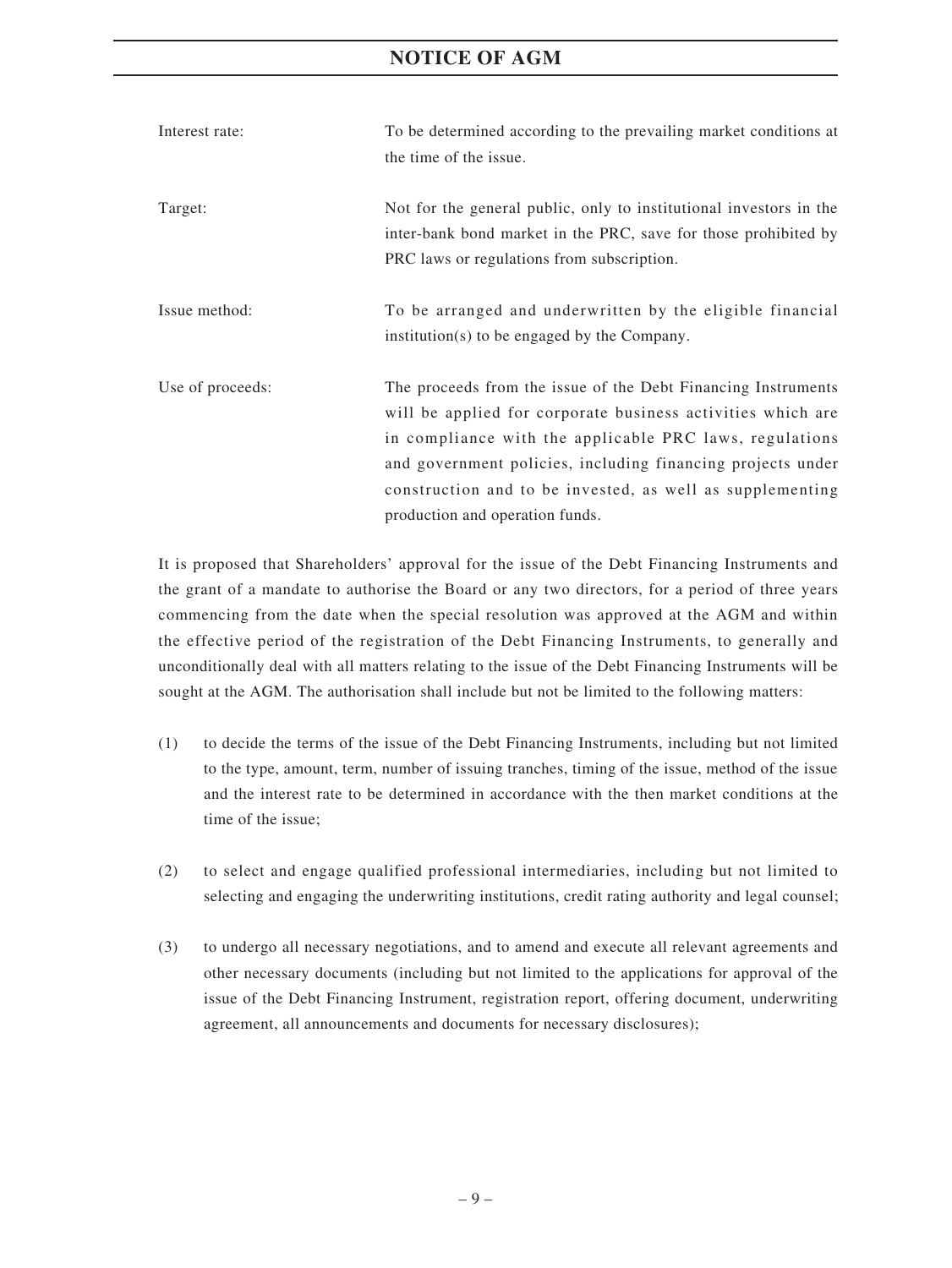### **NOTICE OF AGM**

- (4) to apply for all necessary approvals and make all necessary filings and registrations in connection with the Debt Financing Instruments, including but not limited to submitting application for registration to the relevant authorities in the PRC in relation to the issue of the Debt Financing Instruments and making necessary amendments to the application for registration on the issue of the Debt Financing Instruments in response to any request from the relevant authorities in the PRC;
- (5) to revise the details of the proposal for the registration and issue of the Debt Financing Instruments by the authorized the Board or any two directors in accordance to the recommendations made by regulatory authorities in the event that there are changes in the law, regulations and policies relating to the registration and issue of the Debt Financing Instruments by the regulatory authorities or changes in prevailing market conditions, save as matters that require re-approval at the general meeting pursuant to the relevant laws, regulations and the articles of association of the Company; and
- (6) to take all necessary actions and deal with or make decisions on all matters relevant to the issue of the Debt Financing Instruments.

#### **AS ORDINARY RESOLUTIONS**

To consider and approve the following resolutions by way of open ballot:

- 2. To consider and approve the proposed profit appropriations and dividend distribution plan of the Company for the year ended 31 December 2018;
- 3. To consider and approve the work report of the board (the "**Board**") of directors (the "**Directors**") of the Company for the year ended 31 December 2018;
- 4. To consider and approve the work report of the supervisory committee of the Company for the year ended 31 December 2018;
- 5. To consider and approve the duty performance report of independent non- executive Directors for the year 2018;
- 6. To consider and approve the audited financial report of the Company for the year ended 31 December 2018;
- 7. To consider and approve the Company's financial budget proposal for the year 2019;
- 8. To consider and approve the re-appointment of Shinewing Certified Public Accountants (Special General Partnership) as the PRC auditor of the Company for the year 2019 and to authorize the Board to fix the remuneration thereof;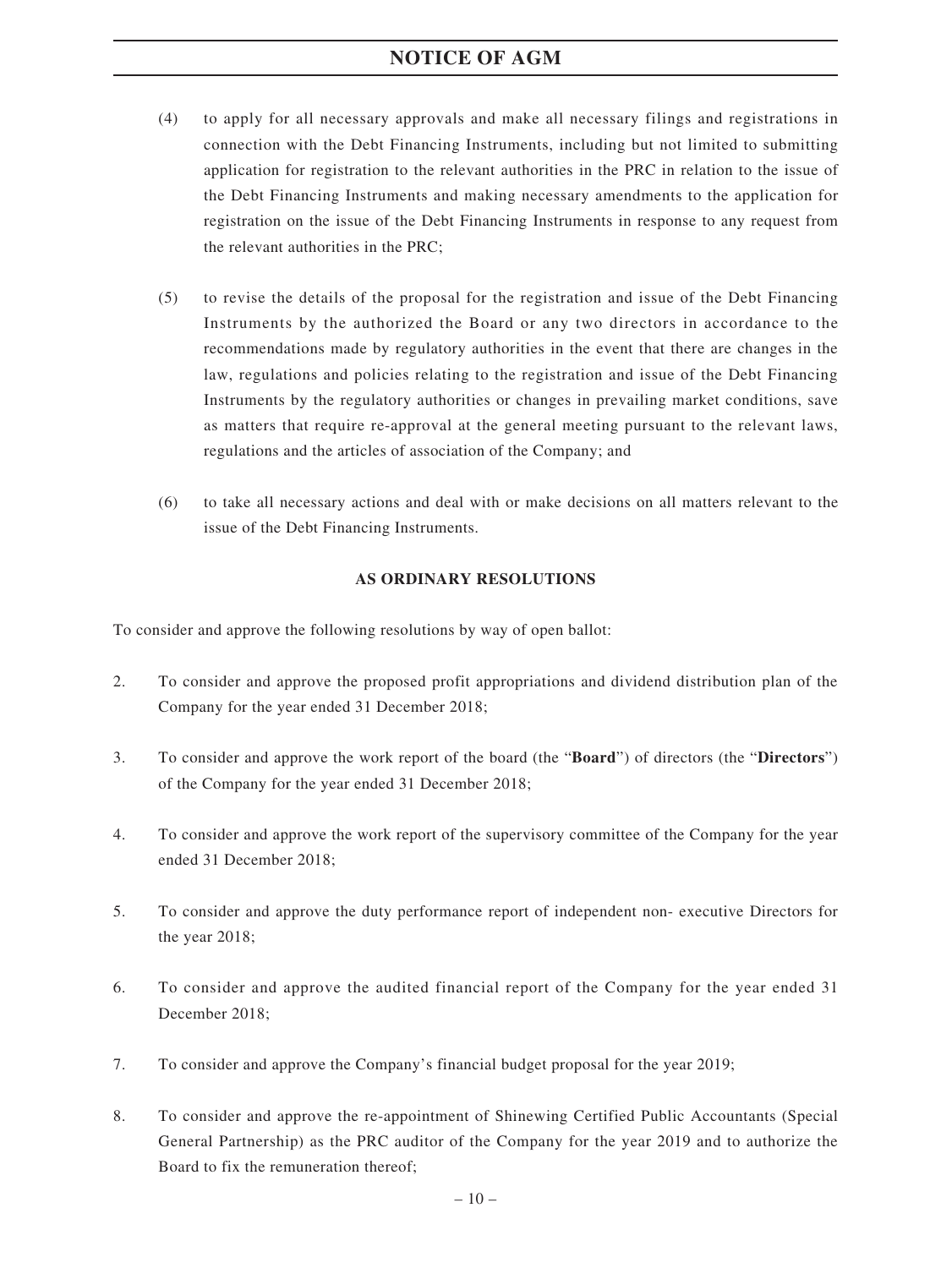### **NOTICE OF AGM**

- 9. To consider and approve the re-appointment of Ernst & Young Certified Public Accountants as the international auditor of the Company for the year 2019 and to authorize the Board to fix the remuneration thereof;
- 10. To consider and approve the remuneration scheme for Mr. He Zhuqing: his remuneration shall include fixed wages (including basic salary, and salaries determined by the position and period of service), performance incentive bonus and the welfare (statutory welfare and corporate welfare), which shall be determined by the Board under the authorisation of the general meeting in accordance with the relevant policies and the standards of the Company, after taking into consideration the opinion of the Remuneration and Appraisal Committee; and

To consider and approve the following resolution by way of open ballot and cumulative voting:

11. To elect and appoint Mr. He Zhuqing as an executive Director for a term commencing from the date of consideration and approval at the AGM and ending on the date of expire of the sixth session of the Board.

> By order of the Board **Sichuan Expressway Company Limited**\* **Zhang Yongnian** Company Secretary

Chengdu, Sichuan, the PRC 18 April 2019

Notes:

### **1. ELIGIBILITY FOR ATTENDING THE AGM AND CLOSURE OF REGISTER OF MEMBERS OF H SHARES**

The H shares ("**H Shares**") register of members of the Company will be closed for the purpose of determining H Shares Shareholders' entitlement to attend the AGM from 4 May 2019 (Saturday) to 5 June 2019 (Wednesday) (both days inclusive), during which period no transfer of H Shares will be registered. In order to qualify to attend and vote at the AGM, H Shares Shareholders shall ensure that all transfer documents accompanied by the relevant share certificate(s) must be lodged with the Company's H Shares Registrar, Hong Kong Registrars Limited, at Rooms 1712– 1716, 17th Floor, Hopewell Centre, 183 Queen's Road East, Wanchai, Hong Kong not later than 4:30 p.m. on 3 May 2019 (Friday).

Shareholders are advised that the aforesaid arrangements are not applicable to A Shares Shareholders. The Company will announce separately on the Shanghai Stock Exchange regarding details of A Shares Shareholders' eligibility for attending the AGM.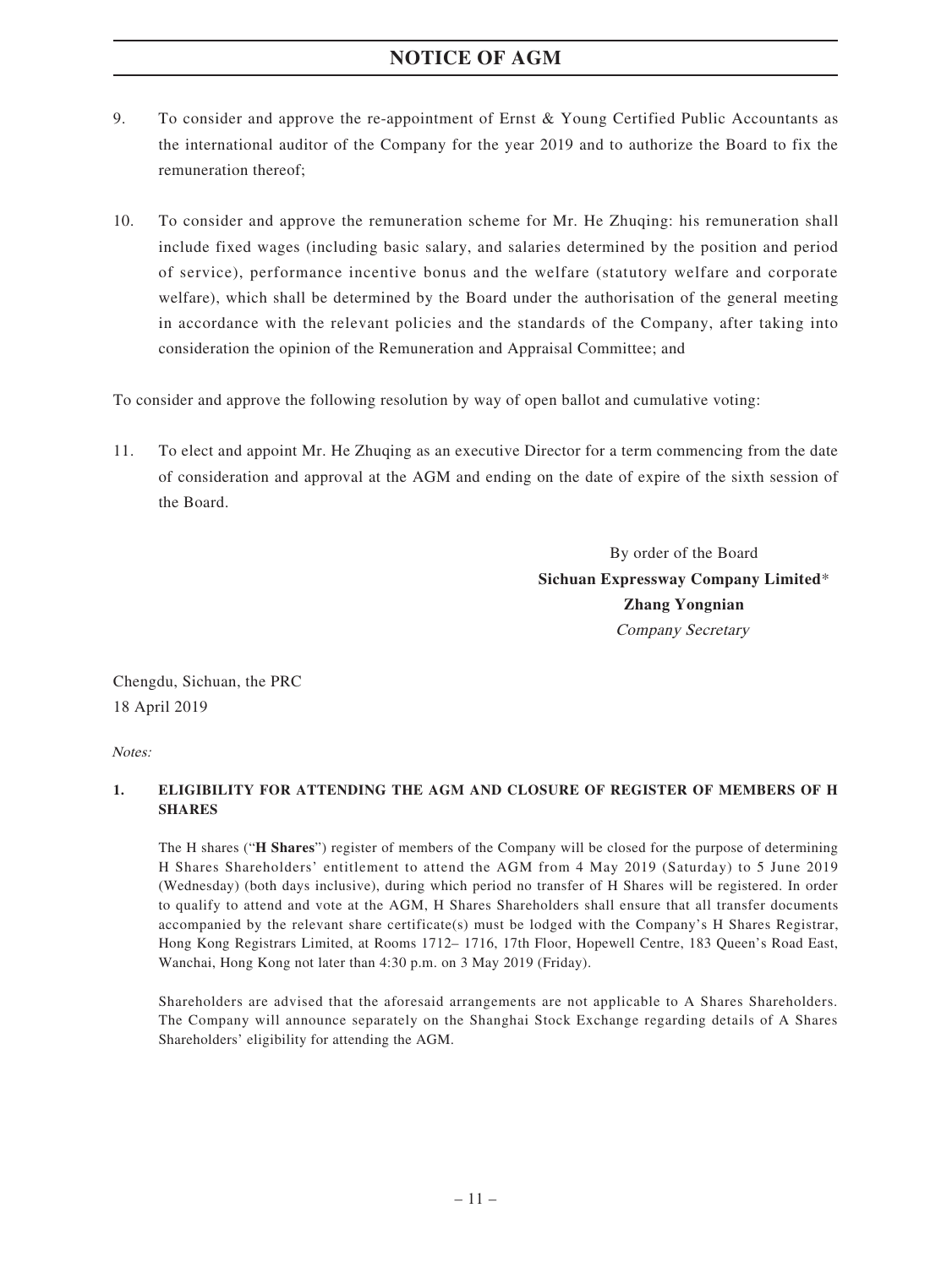#### **2. RECOMMENDATION OF 2018 FINAL DIVIDEND AND CLOSURE OF REGISTER OF MEMBERS OF H SHARES**

The Board has recommended a final dividend of RMB0.10 per share (tax inclusive) for the year 2018, amounting to a total of approximately RMB305,806,000 (tax inclusive). If the recommended dividend is approved by Shareholders by passing Resolution No. 1, the 2018 final dividend is expected to be paid on or about 11 July 2019 (Thursday) to the H Shares Shareholders whose names appear on the H Shares register of members of the Company on 20 June 2019 (Thursday).

The H Shares register of members of the Company will be closed for the purpose of determining H Shares Shareholders' entitlement to the 2018 final dividend from 15 June 2019 (Saturday) to 20 June 2019 (Thursday) (both days inclusive), during which period no transfer of H Shares will be registered. In order to be entitled to the 2018 final dividend, H Shares Shareholders shall ensure that all transfer documents accompanied by the relevant share certificate(s) must be lodged with the Company's H Shares Registrar, Hong Kong Registrars Limited, at Rooms 1712– 1716, 17th Floor, Hopewell Centre, 183 Queen's Road East, Wanchai, Hong Kong not later than 4:30 p.m. on 14 June 2019 (Friday).

Please refer to the Company's 2018 annual results announcement dated 28 March 2019 for further details on the arrangement on distribution of 2018 final dividend to H Shares Shareholders. Such arrangements will also be included in the Company's annual report for the year ended 31 December 2018 to be despatched to Shareholders in due course.

Shareholders are advised that the aforesaid arrangements are not applicable to distribution of the 2018 final dividend in respect of A Shares. The Company will announce separately on China Securities Journal, Shanghai Securities News and the Shanghai Stock Exchange regarding details of the arrangement on the distribution of 2018 final dividend to A Shares Shareholders.

#### **3. PROXY**

- (i) Each Shareholder entitled to attend and vote at the AGM may appoint one or more proxies to attend and vote on his behalf. A proxy need not be a Shareholder of the Company.
- (ii) Shareholders can appoint a proxy by an instrument in writing (i.e. by using the proxy form enclosed). The proxy form shall be signed by the appointor or his attorney duly authorized in writing, or if the appointor is a legal entity, either under seal or signed by a director or a duly authorized attorney of the entity. If the proxy form is signed by an attorney of the appointor, the power of attorney authorizing that attorney to sign or other document of authorization must be notarized.
- (iii) To be valid, for holders of H Shares, the proxy form and notarized power of attorney or other documents of authorization (if applicable), must be delivered to the Company's H Shares Registrar, Computershare Hong Kong Investor Services Limited not less than 24 hours before the time for holding the AGM or any adjournment thereof.
- (iv) Completion and return of the proxy form will not preclude Shareholders from attending and voting in person at the AGM or any adjournment thereof should you so wish.

### **4. REGISTRATION PROCEDURES FOR ATTENDING THE AGM**

(i) Shareholders or their proxies shall produce their identity documents when attending the AGM. If a Shareholder is a legal person, its legal representative or other person authorized by the board of directors or other governing body of such Shareholder may attend the AGM by producing a copy of the resolution of the board of directors or other governing body of such Shareholder appointing such person to attend the AGM. Should a proxy be appointed, the proxy shall also present the proxy form.